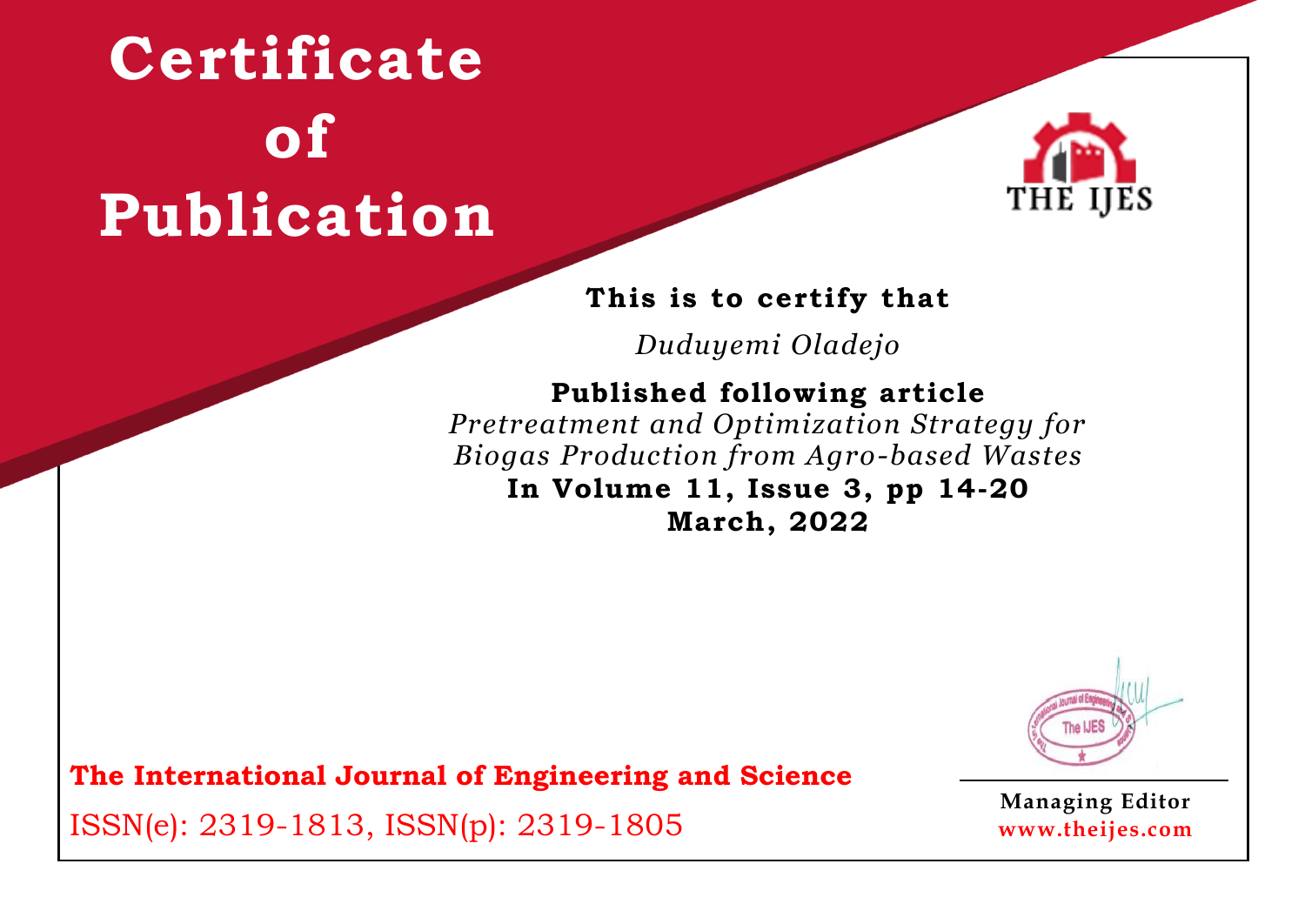

### **This is to certify that**

*Bukola Jegede*

## **Published following article**

*Pretreatment and Optimization Strategy for Biogas Production from Agro-based Wastes* **In Volume 11, Issue 3, pp 14-20 March, 2022**



**The International Journal of Engineering and Science**

ISSN(e): 2319-1813, ISSN(p): 2319-1805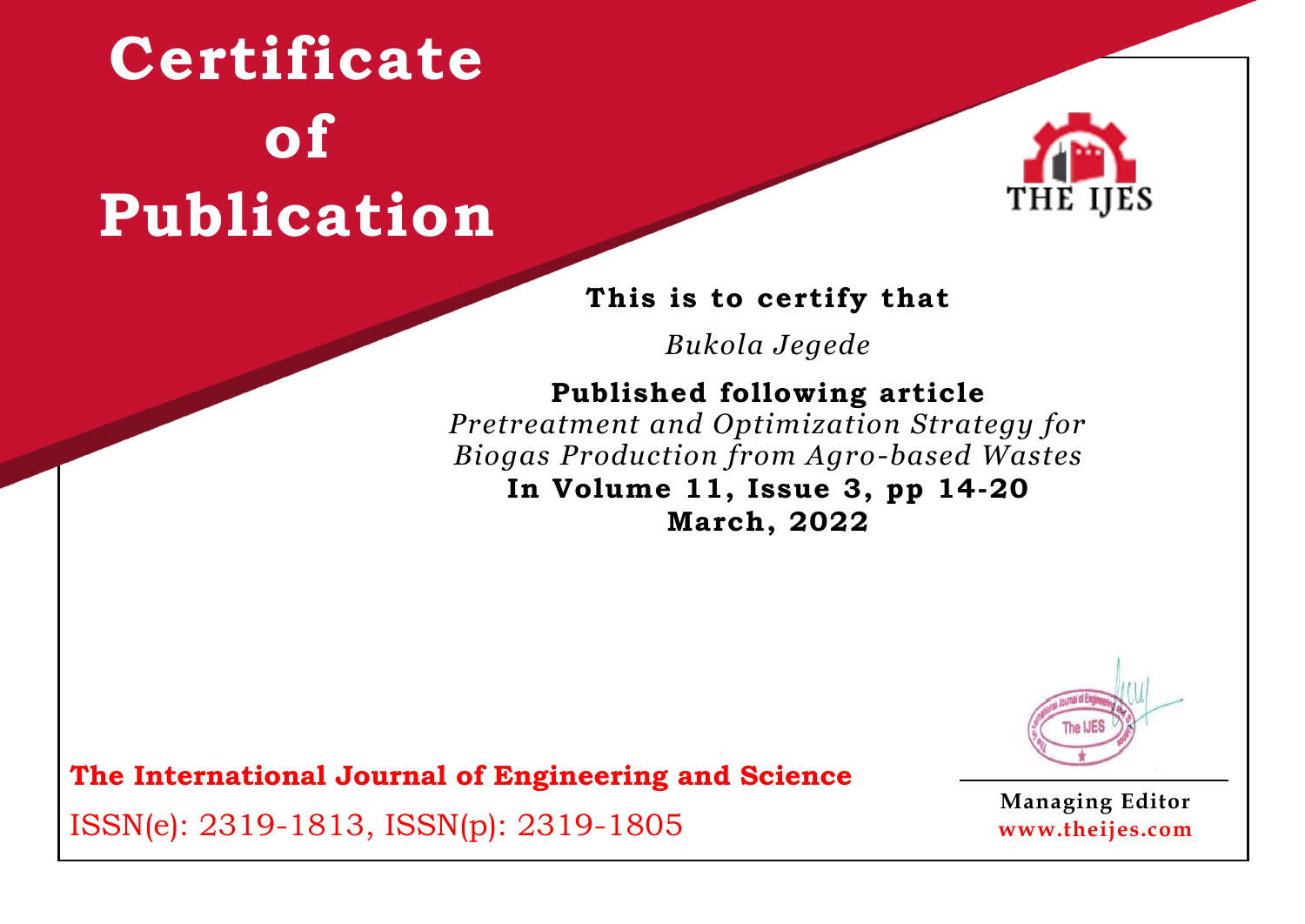

#### **This is to certify that**

*Regina J. P.*

## **Published following article**

*Pretreatment and Optimization Strategy for Biogas Production from Agro-based Wastes* **In Volume 11, Issue 3, pp 14-20 March, 2022**



**The International Journal of Engineering and Science**

ISSN(e): 2319-1813, ISSN(p): 2319-1805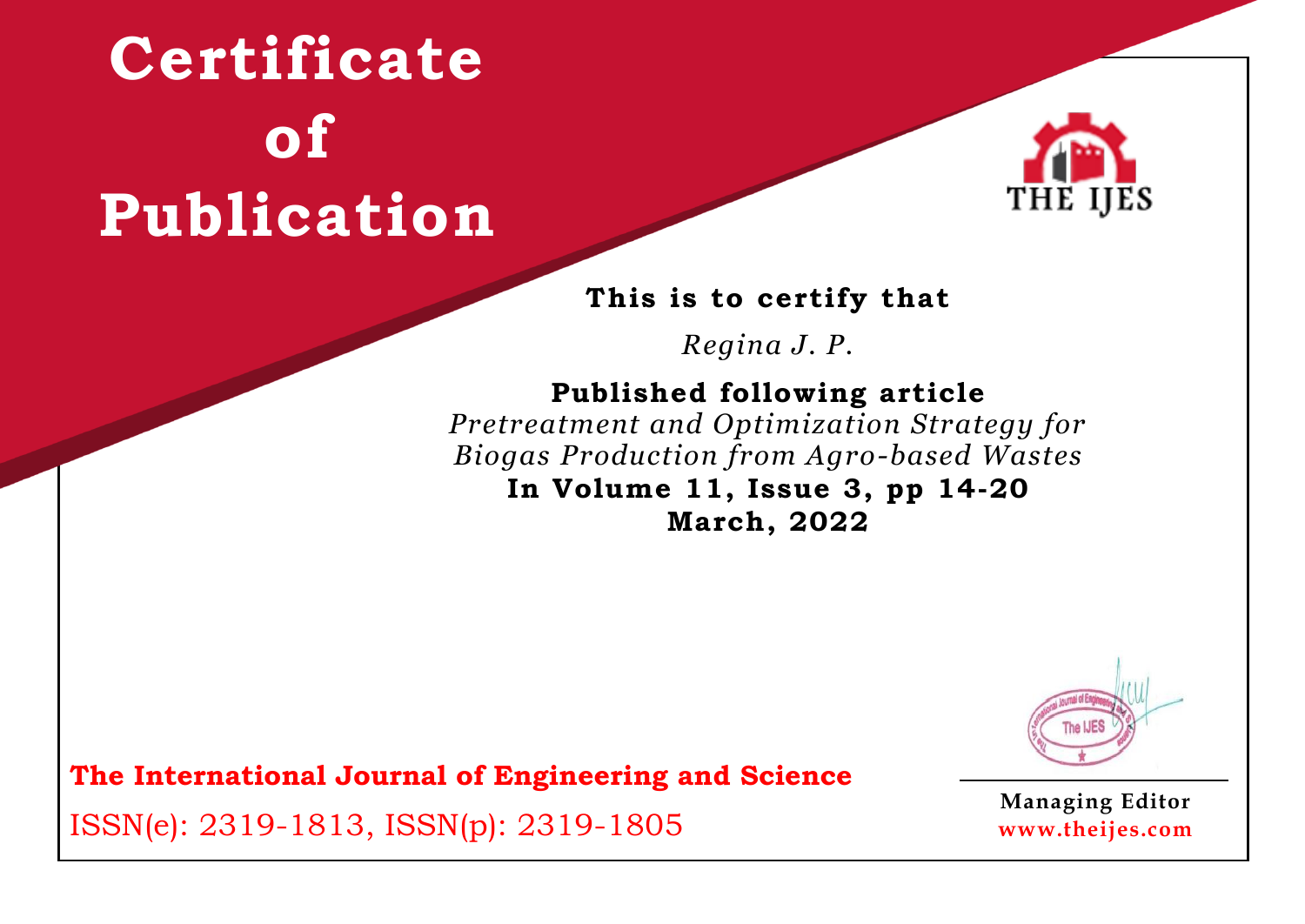

#### **This is to certify that**

*Akinbomi J.G.*

### **Published following article**

*Pretreatment and Optimization Strategy for Biogas Production from Agro-based Wastes* **In Volume 11, Issue 3, pp 14-20 March, 2022**



**The International Journal of Engineering and Science**

ISSN(e): 2319-1813, ISSN(p): 2319-1805